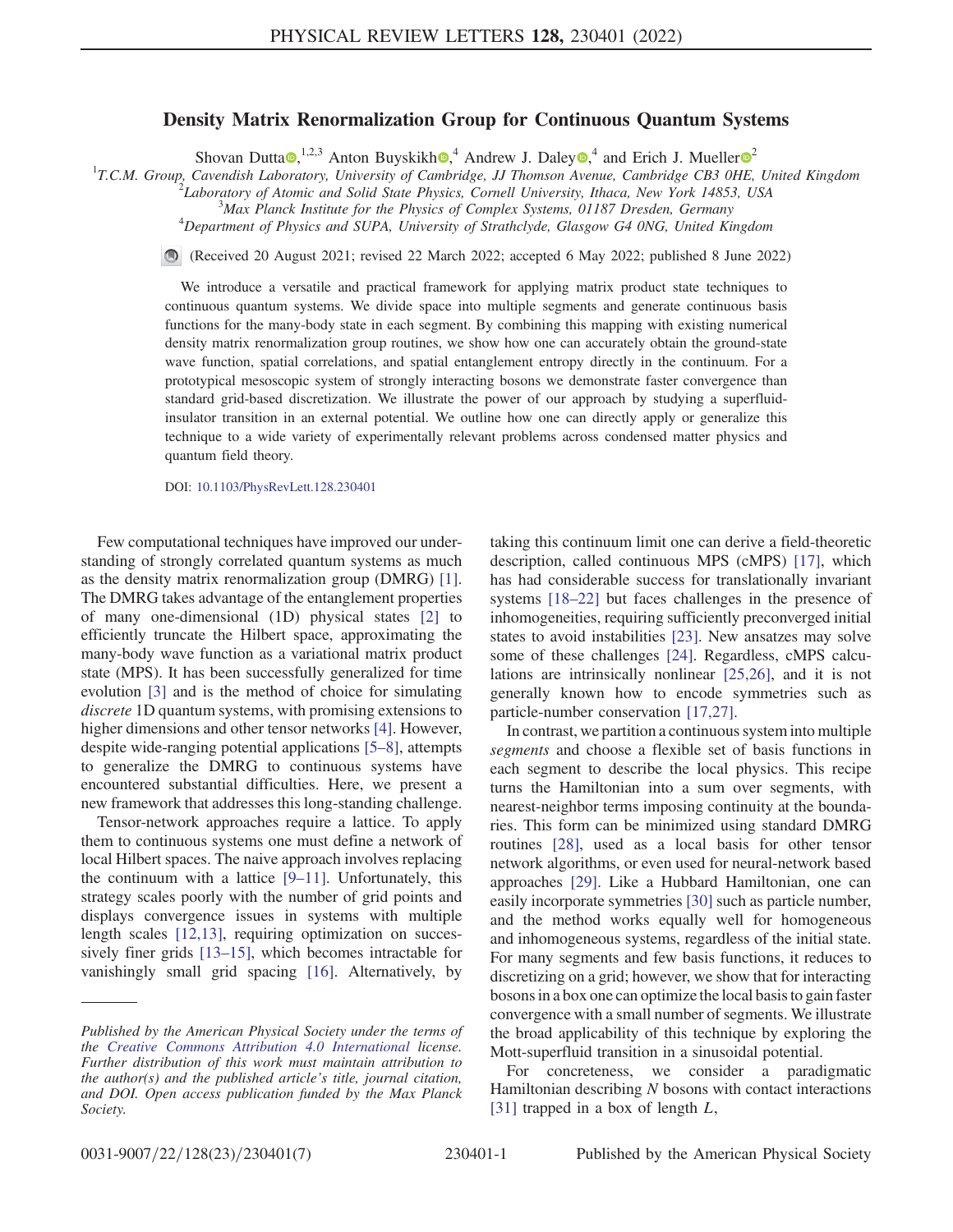$$
\hat{H} = \int_0^L dx \left[ \frac{1}{2} \frac{d\hat{\psi}^\dagger}{dx} \frac{d\hat{\psi}}{dx} + \frac{g}{2} \hat{\psi}^\dagger \hat{\psi}^\dagger \hat{\psi} \hat{\psi} + V(x) \hat{\psi}^\dagger \hat{\psi} \right], \quad (1)
$$

where  $\hat{\psi}(x)$  is the boson field operator, g is the interaction strength,  $V(x)$  is an external potential, and we have set  $\hbar = m = 1$ , where *m* is the boson mass. This 1D model is realized for atoms with tight transverse confinement [\[32](#page-5-13)[,33\]](#page-5-14), with optical box traps [[34](#page-5-15)] or atom chips [\[35](#page-5-16)[,36\]](#page-5-17). Its physics depends crucially on the ratio of interaction and kinetic energies, set by the dimensionless parameter  $\gamma := gL/N$ . When  $V(x) = 0$ , the model has an exact Bethe-ansatz solution [[37](#page-5-18)–[39\]](#page-5-19), but calculating spatial correlations is challenging except for  $\gamma \ll 1$  [[40](#page-5-20)] and  $\gamma \rightarrow \infty$  [[41](#page-5-21)]. Thus, one typically resorts to low-energy approximations [[42](#page-5-22)] or, in static cases, Monte Carlo simulations [[43](#page-5-23)].

To use standard DMRG techniques, one can discre-tize Eq. [\(1\)](#page-0-0) on a grid of spacing  $\epsilon$ , mapping  $\hat{\psi}$  to lattice bosons,  $\hat{\psi}(x) \rightarrow \hat{b}_i/\sqrt{\epsilon}$ , and replacing derivatives by finite differences, which gives [44] differences, which gives [[44](#page-5-24)]

<span id="page-1-4"></span>
$$
\hat{H} \approx -\frac{1}{2\epsilon^2} \sum_{\langle i,j \rangle} \hat{b}_i^{\dagger} \hat{b}_j + \sum_{j=1}^{M-1} \frac{g}{2\epsilon} \hat{b}_j^{\dagger} \hat{b}_j^{\dagger} \hat{b}_j \hat{b}_j + \left(V_j + \frac{1}{\epsilon^2}\right) \hat{b}_j^{\dagger} \hat{b}_j, \tag{2}
$$

where  $\langle i, j \rangle$  denotes nearest neighbors and M − 1 is the number of grid points in the bulk,  $L = M\epsilon$ ; see Ref. [\[14\]](#page-4-11) for an alternative mapping to hard-core bosons. The continuum limit is obtained for  $M \to \infty$ .

<span id="page-1-0"></span>Instead, we divide the box into  $M$  finite segments with

$$
\hat{\psi}(x) = \sum_{j=1}^{M} \Box_{X_{j-1}, X_j}(x) \hat{\psi}(x), \qquad (3)
$$

where the box function  $\Box_{a,b}(x)$  vanishes unless  $a \leq x < b$ ;  $\Box_{a,b}(x) \coloneqq \theta(x-a) - \theta(x-b)$ , with  $\theta$  denoting the unit step function. Thus,  $X_i$  is the boundary between the jth and the  $(j + 1)$ th segments, with  $X_0 = 0$  and  $X_M = L$ . Substituting Eq. [\(3\)](#page-1-0) into Eq. [\(1\)](#page-0-0) and keeping track of delta functions, we find (see Supplemental Material [\[45\]](#page-5-25))

<span id="page-1-2"></span>
$$
\hat{H} = \sum_{j=1}^{M} \hat{K}_j + \hat{U}_j + \hat{P}_j + \Lambda \sum_{j=0}^{M} \hat{\Upsilon}_{j,j+1},
$$
 (4)

<span id="page-1-1"></span>where  $\hat{K}_j$ ,  $\hat{U}_j$ , and  $\hat{P}_j$  are, respectively, the kinetic, interaction, and potential energies in the *j*th segment, given by integrals between  $X_{j-1}$  and  $X_j$ , and

$$
\hat{\Upsilon}_{j,j+1} := [\hat{\psi}(X_j^-) - \hat{\psi}(X_j^+)]^{\dagger} [\hat{\psi}(X_j^-) - \hat{\psi}(X_j^+)] \tag{5}
$$

is a positive-semidefinite measure of the discontinuity between  $x \to X_j^-$  and  $x \to X_j^+$ . We use hard-wall boundary conditions at the edges of our system, and in Eq. [\(5\)](#page-1-1) define  $\hat{\psi}(0^-) \coloneqq \hat{\psi}(L^+) \coloneqq 0$ . The prefactor  $\Lambda$  is a formally infinite energy penalty that projects onto continuous states,

<span id="page-1-3"></span>

FIG. 1. Examples of (a) one-body and (b) two-body basis functions in a segment between  $X_{i-1}$  and  $X_i$ . The cusp at  $x_1 = x_2$ in (b) encodes the physics of contact interactions.

"gluing" the segments together. In our numerical calculations, we take  $\Lambda$  to be finite, increasing it in consecutive DMRG cycles. This approach accelerates convergence because the system takes larger steps through phase space when  $\Lambda$  is smaller.

Equation [\(4\)](#page-1-2) has the form of a Hubbard model, with "on-site" and nearest-neighbor terms. It can be expressed as a compact matrix product operator (MPO) [\[1](#page-4-0)] once we select *n*-body basis functions  $\phi_{n,k}^{(j)}(\vec{r})$  in each segment *j*,<br>where  $n = 0, 1$  up to some cutoff  $n \leq N$  and k where  $n = 0, 1,...$  up to some cutoff  $n_{\text{max}} \leq N$ , and k labels the different states for a given  $n$ . The construction of these basis functions is described below and examples of one- and two-particle states are shown in Fig. [1.](#page-1-3) In contrast, for a lattice model as in Eq. [\(2\)](#page-1-4), the local bases are simply labeled by the number of particles on each site,  $|0\rangle$ <sub>j</sub>, ...,  $|n_{\text{max}}\rangle$ <sub>j</sub>. Once our continuous bases are chosen, one calculates matrix elements

$$
\langle \phi_{n-1,k}^{(j)} | \hat{\psi}(x) | \phi_{n,k'}^{(j)} \rangle = \sqrt{n} \int_{X_{j-1}}^{X_j} d^{n-1} r \phi_{n-1,k}^{(j)*}(\vec{r}) \phi_{n,k'}^{(j)}(x, \vec{r}),
$$

where  $x \in [X_{j-1}, X_j]$  and  $n \ge 1$ . Similar expressions for the matrix algorithm of  $\hat{\mathcal{E}}$  and  $\hat{\mathcal{E}}$  and  $\hat{\mathcal{E}}$  are derived in the matrix elements of  $\hat{K}_j$ ,  $\hat{U}_j$ , and  $\hat{P}_j$  are derived in the Supplemental Material [[45](#page-5-25)]. Note these operators conserve particle number and are thus block diagonal. If we choose the segments to have equal width, then the basis functions on different segments can be translations of one another, and the local matrices become independent of j.

We take the basis functions to be piecewise polynomials, i.e., for  $X_{j-1} \le x_1 \le x_2 \le \ldots \le x_n \le X_j$ ,  $\phi_{n,k}^{(j)}(\vec{R}_{j-1} + \vec{r}) =$  $\sum_{\mathbf{p}} A_{n,k,\mathbf{p}}^{(j)} x_1^{p_1} \dots x_n^{p_n}$ , and the other sectors are determined by symmetry under particle exchange. Here,  $\mathbf{p} = \{p_1, ..., p_n\}$ is a vector of the powers that appear in each monomial. As a practical strategy, we limit the maximum degree of the monomials:  $p_1 + \cdots + p_n \leq d_{\text{max}}$ , which means one can approximate the wave function as a Taylor series of order  $d_{\text{max}}$  in each symmetry sector. We choose  $A_{n,k,\mathbf{p}}^{(j)}$  so that the basis is orthonormal,  $\langle \phi_{n,k}^{(j)} | \phi_{n,k'}^{(j)} \rangle = \delta_{k,k'}$ . Given these con-<br>straints, we wish to construct polynomials that conture the straints, we wish to construct polynomials that capture the low-energy physics with a minimum number of states. For example, the contact interaction in Eq. [\(1\)](#page-0-0) gives rise to a kink in the wave function wherever two particles coincide [[31](#page-5-12)],  $\partial_{x_i} \Psi(x_i \to x_{i'}^+) - \partial_{x_i} \Psi(x_i \to x_{i'}^-) = g \Psi(x_i = x_{i'}).$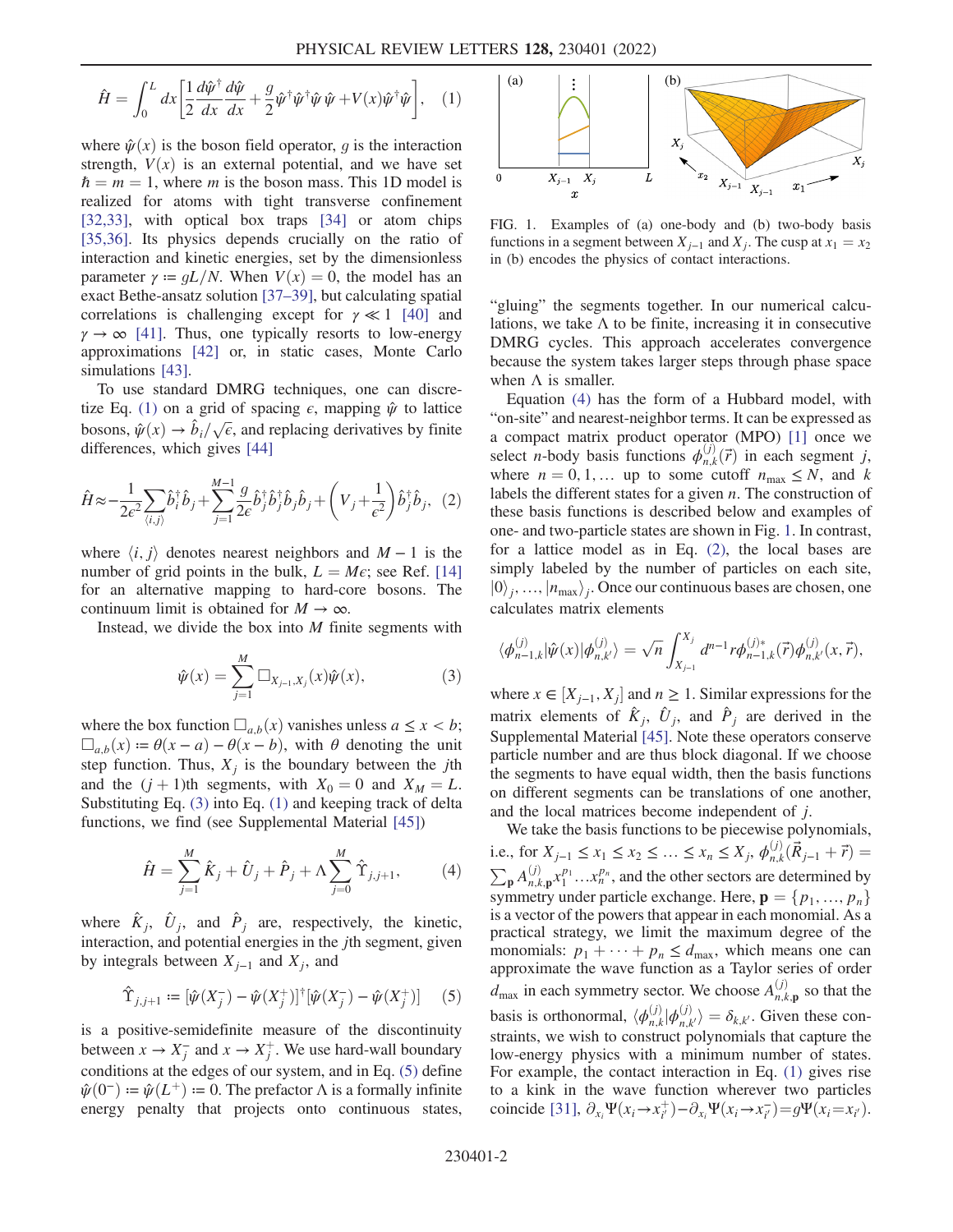<span id="page-2-0"></span>

FIG. 2. Ground-state calculation for 5 bosons with strong interactions ( $\gamma = 50$ ) in a uniform box, divided into 8 segments. (a),(b) Starting from a localized state, as the penalty  $\Lambda$  is increased in powers of 10, the discontinuity falls as  $1/\Lambda^2$  and the energy approaches the asymptotic value  $E_*$ , which is within  $5 \times 10^{-6}$  of the exact Bethe-ansatz result  $E_{BA}$ . (The remaining discrepancy is due to the finite basis set used.) Here,  $E_c = \sum_j \langle \hat{K}_j + \hat{U}_j \rangle$  and  $E_{\text{disc}} := (N/L) \sum_j \langle \hat{\Upsilon}_{j,j+1} \rangle$  [see Eqs. [\(4\)](#page-1-2)–[\(5\)\]](#page-1-1).<br>The inset shows E, approaching E as 1/A (a)(d) Dapsity and The inset shows  $E_c$  approaching  $E_*$  as  $1/\Lambda$ . (c),(d) Density and correlations in the ground state, showing Friedel oscillations similar to exact results for the Tonks gas ( $\gamma \to \infty$ ) and far from a mean-field Gross-Pitaevskii theory. The mismatch between the cDMRG and Tonks curves is due to the different values of  $\gamma$ . See Supplemental Material [\[45\]](#page-5-25) for a full description of the basis states and the DMRG parameters.

The numerics are more efficient if we include the same kink in the basis functions  $\phi_{n,k}^{(j)}(\vec{r})$ . In the Supplemental Material <br>[45] we show how to construct generalizations of Legendre [\[45\]](#page-5-25), we show how to construct generalizations of Legendre polynomials that possess these cusps. Calculating the local basis, and the matrix elements of the local operators, only needs to be done once and makes a negligible contribution to the computation time, which is dominated by the DMRG sweeps.

With this construction, the matrix elements of local operators become piecewise polynomial functions of the form  $\langle \phi_{n,k}^{(j)} | \hat{\mathcal{F}}(x) | \phi_{m,k'}^{(j)} \rangle = \sum_{p=0}^{p_{\text{max}}} F_{nk,mk'}^{j,p}(x - X_{j-1})^p$ . Thus, one can evaluate spatial correlations  $\langle \hat{\mathcal{F}}^{\dagger}(x) \hat{\mathcal{F}}(x') \rangle$  at any<br>point once the matrices  $F^{j,p}$  are stored point once the matrices  $F^{j,p}$  are stored.

Clearly, there is a tradeoff between the basis size set by  ${n_{\text{max}}}, d_{\text{max}}$  and the number of partitions M. In practice, it is sufficient to choose  $n_{\text{max}} \gg N/M$  and increase M for a given  $d_{\text{max}}$  to recover the true continuum limit. See Supplemental Material [[45](#page-5-25)] for a more detailed discussion of the convergence parameters.

Figure [2](#page-2-0) shows a benchmark calculation for  $N = 5$ strongly interacting bosons in a uniform trap  $[V(x) = 0]$ , divided into  $M = 8$  equal segments with basis functions that can describe quartic variations, i.e.,  $d_{\text{max}} = 4$ . We initialize the particles in a discontinuous product state, where each segment contains either zero or one particle,

<span id="page-2-1"></span>

FIG. 3. (a) Relative error vs number of segments (grid points) and (b) CPU time vs relative error in finding ground states for  $N = 10$  using cDMRG (solid lines) and discretization on a grid (dotted lines). For cDMRG, E is the extrapolated energy  $E_*$  >  $E_{BA}$  (see Fig. [2](#page-2-0)). We retained up to cubic basis functions in each segment, causing the error to fall off as  $M^{-6}$ , instead of  $M^{-2}$  for discretization. Empirically,  $t_{\text{CPU}} \sim |1 - E/E_{\text{BA}}|^{-0.2}$  for cDMRG at small errors, whereas for discretization this exponent is -0.75 at small errors, whereas for discretization this exponent is −0.75 for  $\gamma = 0.1$  and  $-1$  for  $\gamma = 10$ . Note,  $t_{\text{CPU}}$  was measured in seconds from the number of clock cycles during all DMRG sweeps on single quad-core CPUs. The saturation at large errors in (b) is due to larger bond dimensions [[45](#page-5-25)].

and the single-particle wave function is uniform, hence  $E_c \coloneqq \sum_i \langle \hat{K}_i + \hat{U}_i \rangle = 0$ . We use the standard DMRG algorithm to minimize  $\hat{H}$  in Eq. [\(4\)](#page-1-2) with a small penalty Λ. As shown in Figs. 2(a)–[2\(b\)](#page-2-0),  $E_c$  increases with each sweep, and the discontinuity drops. After convergence, we sequentially increase  $\Lambda$  by factors of 10, stopping when the discontinuity falls below a small threshold. For large  $\Lambda$ , the energy saturates at  $E_c \approx E_* - \eta/\Lambda$  with constant  $\eta$ , from which one can robustly extrapolate  $E_*$ . Already with  $M = 8$ ,  $E_*$  matches the ground-state energy from Bethe ansatz [[38](#page-5-26)] to  $5 \times 10^{-6}$ . The density in Fig. [2\(c\)](#page-2-0) shows oscillations that are similar to those found in the Tonks gas, which would model the system for  $\gamma \to \infty$  [\[41\]](#page-5-21). In that limit, these corrugations can be interpreted as the Friedel oscillations of a free Fermi gas [[39](#page-5-19)], which are not reproduced in mean-field theory [[40](#page-5-20)]. Similarly, the single-particle correlator in Fig. [2\(d\)](#page-2-0) has a peak at small distances, and distinctive steps. The Luttinger-liquid power-law tail is cut off by hard-wall boundaries [[42](#page-5-22)]. We capture the correlations down to arbitrarily small distances, and thus recover the  $1/\kappa^4$  tail in the momentum distribution  $n(\kappa)$  (see Supplemental Material [[45](#page-5-25)]), characteristic of contact interactions [[47](#page-5-27)].

Figure [3](#page-2-1) explores the performance of our algorithm, continuous DMRG (cDMRG), and compares it with the grid-based discretization in Eq. [\(2\)](#page-1-4). We consider  $N = 10$ particles and piecewise cubic basis states ( $d_{\text{max}} = 3$ ). As illustrated by panel (a), as one refines the grid, the error in ground-state energy falls off as  $M^{-2d_{\text{max}}}$ : The energy per segment can be approximated up to that order. The standard discretization instead shows an error scaling as  $M^{-2}$ . Increasing  $d_{\text{max}}$  allows one to achieve the same accuracy with fewer segments, at the cost of a larger basis. The relationship between CPU time and accuracy is shown in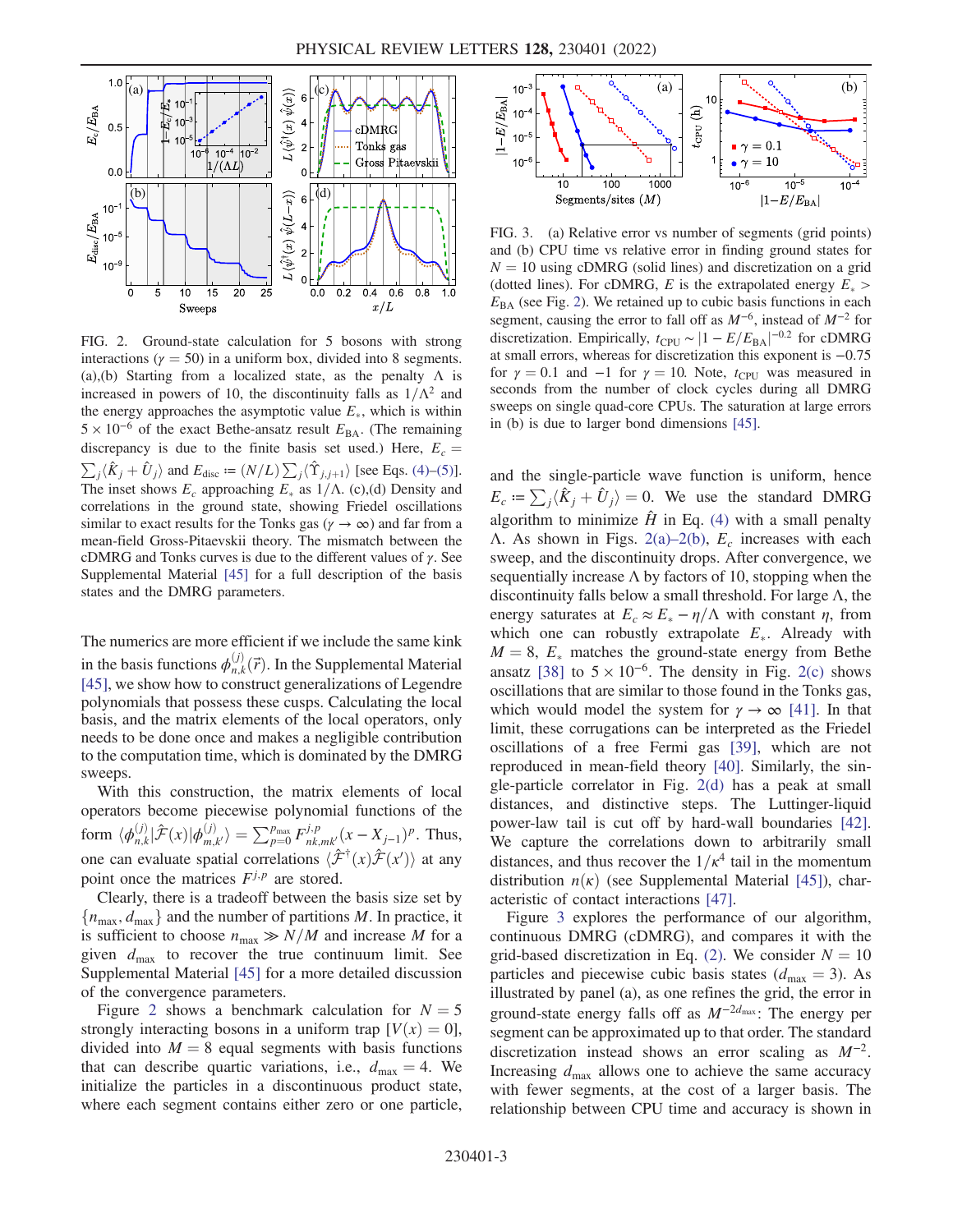<span id="page-3-0"></span>

FIG. 4. (a) Ground-state energy and (b) condensate fraction for 10 bosons in 10 potential wells of depth  $V_0$  using cDMRG with 20 segments and quartic basis functions (solid lines) and using a tightbinding approximation (dash-dotted lines). Here,  $N_0$  is the occupation of the single-particle ground state. Dotted lines in (a),(b) and crosses in (a) show exact solutions for the Tonks gas and from Bethe ansatz, respectively; the condensate fractions are found using Monte Carlo integration [\[45\]](#page-5-25). The arrow in (b) marks the  $N_0$ for  $\gamma \approx 4.22$ , when the ground state for  $V_0 \rightarrow 0$  becomes Mott insulating. In our finite-size system this transition is a crossover. (c),(d) Single-particle correlations,  $\langle \hat{\psi}^{\dagger}(x) \hat{\psi}(x') \rangle L/N$ , in a super-<br>fluid and a Mott state, corresponding to circled points in (b) [45] fluid and a Mott state, corresponding to circled points in (b) [\[45\]](#page-5-25).

Fig. [3\(b\)](#page-2-1). The traditional discretization is more efficient for low-accuracy calculations, where the smaller local Hilbert space is beneficial. Our algorithm uses fewer computational resources for high-accuracy calculations, where precise modeling of the local physics is crucial. The crossover point depends on the interaction strength: cDMRG is more efficient for strong repulsive interactions, which suppress the occupation of basis states containing more particles. Similarly, the error in the single-particle correlations decays as  $M^{-(d_{\text{max}}+1)}$  [[45](#page-5-25)].

Since the ground-state entanglement entropy of this system grows as  $\ln N$  [[48](#page-5-28)–[50\]](#page-5-29), we find a linear rise in the DMRG bond dimension [\[51\]](#page-5-30) with particle number, and the computation time roughly scales as  $N^3$  [[1](#page-4-0)]. Our calculations were done using the ITensor library [[28](#page-5-9)], using a two-site DMRG algorithm with a singular-value cutoff of 10<sup>−</sup><sup>14</sup>, resulting in bond dimensions of order 100 (see Supplemental Material [[45](#page-5-25)] for details).

Next, we consider  $V(x) = V_0 \cos^2(N_w \pi x/L)$ , with  $N_w$ potential wells between  $0$  and  $L$ , which makes the system nonintegrable. There are two simple limits: (i) For  $V_0 \gg E_r = N_w^2 \pi^2/(2L^2)$ , where  $E_r$  is the recoil energy, a tight-binding approximation reduces the problem to a Bose-Hubbard model with  $N_w$  sites and slightly nonuni-form parameters [\[45](#page-5-25)]. (ii) For  $\gamma \to \infty$ , the system maps onto free fermions [\[52\]](#page-5-31). Figure  $4(a)$  shows how the cDMRG reproduces these limits and smoothly connects the tightbinding and Bethe-ansatz regimes for all  $\gamma$ . For  $N_w = N$ , we find signatures of the superfluid-to-Mott-insulator

<span id="page-3-1"></span>

FIG. 5. (a) Schematic of how one can decompose a tensor  $T_i$  of the MPS by a basis splitting  $\phi^{(j)} \rightarrow \phi^+ \otimes \phi^-$  to calculate the entanglement between arbitrary bipartitions  $[0, X]$  and  $[X, L]$ .<br>(b) Ground-state entanglement entropy for 10 bosons in a shallow (b) Ground-state entanglement entropy for 10 bosons in a shallow lattice ( $V_0 = E_r$ ) with interactions  $\gamma = 0.2$  (red), 2 (green), 20 (blue), using cDMRG with the same numerical parameters as in Fig. [4.](#page-3-0) We have split each segment at 20 intermediate points [\[45\]](#page-5-25). Dashed and dotted curves show exact results for  $\gamma = 0$  [[50](#page-5-29)] and  $\gamma \rightarrow \infty$  [\[48\]](#page-5-28), respectively.

transition [[53](#page-6-0)] for both deep ( $V_0 \gg E_r$ ) and shallow lattices  $(V_0 \sim E_r)$ : As  $\gamma$  is increased, the ground-state coherences localize, i.e., the algebraic variation of the correlation functions [Fig. [4\(c\)](#page-3-0)] becomes exponential [Fig. [4\(d\)](#page-3-0)], accompanied by a drop in the condensate fraction [Fig. [4\(b\)\]](#page-3-0). Similar to unbounded systems [\[54,](#page-6-1)[55](#page-6-2)] and those with periodic boundary conditions [\[56](#page-6-3)[,57\]](#page-6-4), the lowenergy physics for  $V_0 \rightarrow 0$  is described by a quantum sine-Gordon Hamiltonian [[58](#page-6-5)], which gives a Mott phase for  $\gamma > \gamma_c \approx 3.5 + 7.5/N$  (see Supplemental Material [\[45\]](#page-5-25)). Hence, the superfluid phase is found only for  $\gamma < \gamma_c$  and sufficiently small  $V_0$ .

Crucially, our approach allows one to compute the spatial bipartite entanglement entropy S directly in the continuum. To form a bipartition at an arbitrary position  $X \in (X_{j-1}, X_j)$ , we divide the jth segment into left and right zones, with their own basis functions  $\phi_{n,k}^{\pm}$ , and write the original basis as a tensor product,  $\phi_{n,k}^{(j)} = \sum_{n',k^{\pm}} C_{n',k^+,k^-}^{n,k} \phi_{n',k^+}^+ \phi_{n-n',k^-}^-$  [\[45\]](#page-5-25). Thus, one expresses the local tensor  $T_j$  of the MPS in the product basis [Fig. [5\(a\)\]](#page-3-1), and calculates  $S(X)$  via a Schmidt decomposition [\[1](#page-4-0)]. For bipartition at a segment boundary, the subdivision step can be skipped. Figure [5\(b\)](#page-3-1) shows the entropy variation in a shallow lattice. At weak coupling, where there are large number fluctuations, the entropy is peaked about the center, characteristic of the critical superfluid phase [\[59\]](#page-6-6). In contrast, at strong coupling the entropy is largely flat, corresponding to the short-range "area-law" entanglement expected in the Mott phase [[2](#page-4-1)]. Additionally, there are small wiggles that are related to Friedel oscillations [Fig. [2\(c\)](#page-2-0)]. This spatial variation can be measured in current experiments [\[7\]](#page-4-12) and used as a tool to characterize continuous phases.

Finally, we give examples of how our framework can be applied more generally. First, for multicomponent bosons with contact interactions [\[5](#page-4-4)], one can partition each component  $\sigma$  into the same segments, altering Eq.  $(4)$  to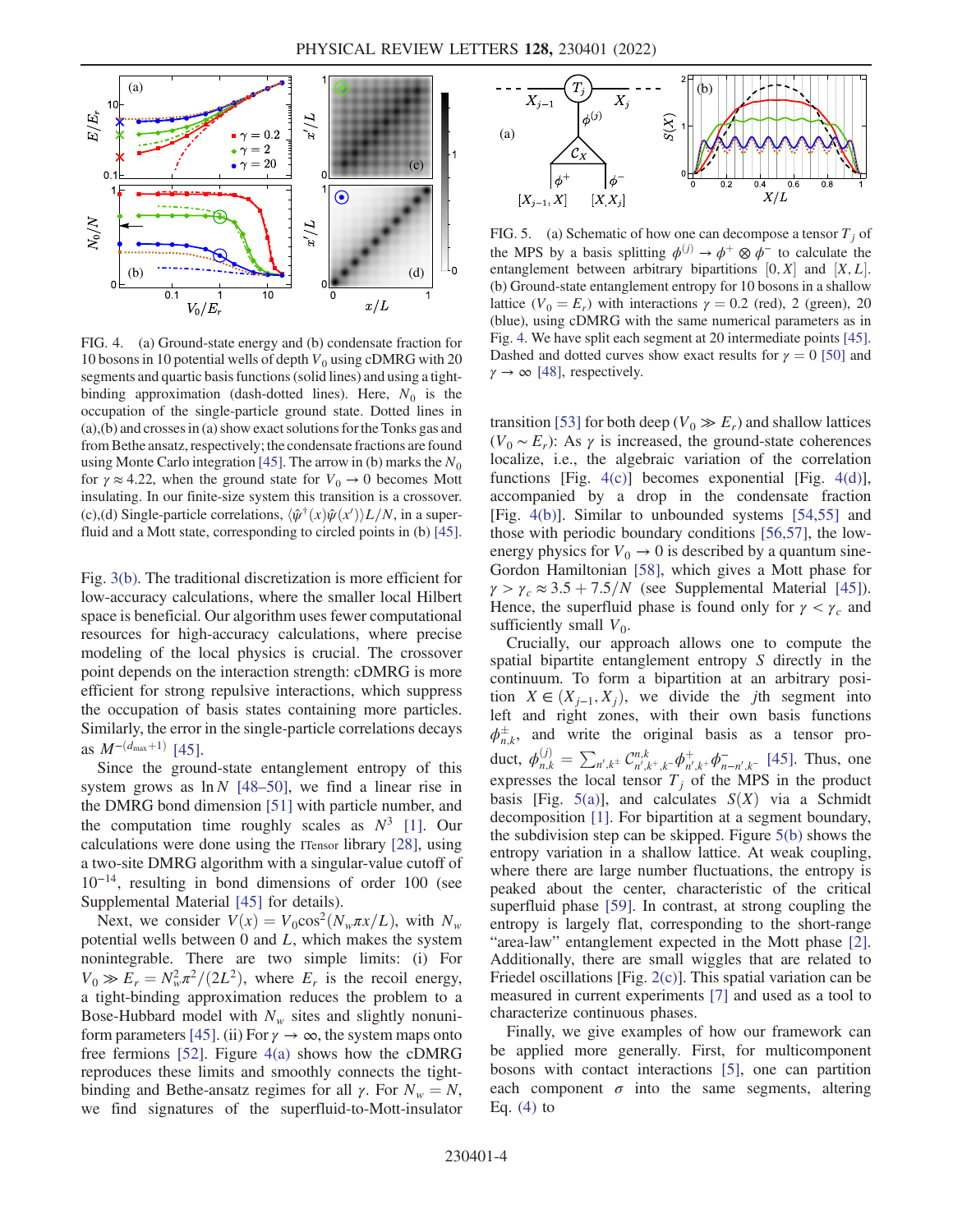$$
\hat{H} = \sum_{j} \left[ \sum_{\sigma} \hat{K}^{\sigma}_{j} + \hat{P}^{\sigma}_{j} + \Lambda \hat{T}^{\sigma}_{j,j+1} + \sum_{\sigma,\sigma'} \hat{U}^{\sigma,\sigma'}_{j} \right], \quad (6)
$$

which still has only on-site and nearest-neighbor terms and thus the same MPO bond dimension. The basis functions will carry additional labels to accommodate all the components, e.g.,  $\phi_{n^{\dagger},n^{\dagger},k}^{(j)}$  for  $\sigma = \uparrow, \downarrow$ . The pairwise interaction strengths will determine the corresponding kinks in the basis functions.

Second, multicomponent fermions [\[6\]](#page-4-13) can be treated on an equal footing as bosons, only using different basis functions for the segments. In particular, one replaces the cusp condition with the requirement that a basis function must vanish whenever two fermions in the same spin state coincide,  $x_i^{\sigma} = x_i^{\sigma}$ . One can clearly also work with mixtures of fermions and bosons [6] of fermions and bosons [\[6\]](#page-4-13).

Third, long-range interactions will couple pairs of segments, changing  $\sum_i \hat{U}_j$  to  $\sum_{i,j'} \hat{U}_{j,j'}$  in Eq. [\(4\)](#page-1-2). The simplest case is that of an exponential decay  $[20]$  $[20]$  $[20]$ ,  $u(x, x') = e^{-\kappa |x - x'|}$ , which yields  $\hat{U}_{j, j'} = e^{\kappa \delta(j-j')} \hat{V}_{j}^{+} \hat{V}_{j'}^{-}$ for segments of equal width  $\delta$  and  $j < j'$ , where  $\hat{V}^{\pm}$  are weighted averages of the density in segment  $j$ . Such exponential terms increase the MPO bond dimension of  $\hat{H}$  only by [1](#page-4-0) [1]. Power-law interactions,  $u(x, x') =$  $f(|x-x'|)|x-x'|^{-\nu}$  where  $f(|x|) \rightarrow 1$  for large  $|x|$ , can be<br>approximated by a sum of relatively few exponentials approximated by a sum of relatively few exponentials [\[60](#page-6-7)[,61\]](#page-6-8). Optimal basis functions can be estimated from the two-body problem as well as exact solutions for  $\nu = 2$ [\[62\]](#page-6-9), which can serve as a benchmark for the nonintegrable cases such as dipolar interactions [[63](#page-6-10)] and Coulomb repulsion [[64](#page-6-11)].

In summary, our cDMRG technique uses spatial partitioning to map a continuous many-body Hamiltonian to discrete DMRG, seemlessly integrating with existing routines: All techniques that accelerate convergence of traditional DMRG calculations [[1](#page-4-0)] (symmetries, state prediction, etc.) carry over. By using physically motivated basis functions, we are able to obtain fast convergence with a limited number of segments, avoiding the need for multiscale optimization [[13](#page-4-9)]. Nonetheless, cDMRG can work in conjunction with such approaches by using the subdividing algorithm illustrated in Fig. [5](#page-3-1) (see Supplemental Material for further details [\[45\]](#page-5-25)). Additionally, our approach may be combined with existing techniques for time evolution, such as the energy-conserving time-dependent variational principle [[65](#page-6-12)], or extended to higher dimensions. This will open exciting applications to unsolved nonequilibrium problems such as prethermalization of strongly interacting bosons [\[34\]](#page-5-15), domain wall instability in Fermi superfluids [[66](#page-6-13),[67](#page-6-14)], false vacuum decay in cosmology [[68](#page-6-15)], as well as problems in quantum chemistry [[69](#page-6-16)].

An open-source code is available at Ref. [[70](#page-6-17)].

We thank François Damanet, Stuart Flannigan, and Frank Verstraete for useful discussions. This work was supported by the Engineering and Physical Sciences Research Council Grant No. EP/P009565/1, the National Science Foundation Grants No. PHY-1806357 and No. PHY-2110250, and a Max Planck Society scholarship.

- <span id="page-4-0"></span>[1] U. Schollwöck, The density-matrix renormalization group in the age of matrix product states, [Ann. Phys. \(Amsterdam\)](https://doi.org/10.1016/j.aop.2010.09.012) 326[, 96 \(2011\).](https://doi.org/10.1016/j.aop.2010.09.012)
- <span id="page-4-1"></span>[2] J. Eisert, M. Cramer, and M. B. Plenio, Colloquium: Area laws for the entanglement entropy, [Rev. Mod. Phys.](https://doi.org/10.1103/RevModPhys.82.277) 82, 277 [\(2010\).](https://doi.org/10.1103/RevModPhys.82.277)
- <span id="page-4-2"></span>[3] S. Paeckel, T. Köhler, A. Swoboda, S. R. Manmana, U. Schollwöck, and C. Hubig, Time-evolution methods for matrix-product states, [Ann. Phys. \(Amsterdam\)](https://doi.org/10.1016/j.aop.2019.167998) 411, [167998 \(2019\).](https://doi.org/10.1016/j.aop.2019.167998)
- <span id="page-4-4"></span><span id="page-4-3"></span>[4] R. Orús, Tensor networks for complex quantum systems, [Nat. Rev. Phys.](https://doi.org/10.1038/s42254-019-0086-7) 1, 538 (2019).
- [5] M. A. Cazalilla, R. Citro, T. Giamarchi, E. Orignac, and M. Rigol, One dimensional bosons: From condensed matter systems to ultracold gases, [Rev. Mod. Phys.](https://doi.org/10.1103/RevModPhys.83.1405) 83, 1405 [\(2011\).](https://doi.org/10.1103/RevModPhys.83.1405)
- <span id="page-4-13"></span>[6] X.-W. Guan, M. T. Batchelor, and C. Lee, Fermi gases in one dimension: From Bethe ansatz to experiments, [Rev.](https://doi.org/10.1103/RevModPhys.85.1633) Mod. Phys. 85[, 1633 \(2013\)](https://doi.org/10.1103/RevModPhys.85.1633).
- <span id="page-4-12"></span>[7] P. Kunkel, M. Prüfer, S. Lannig, R. Strohmaier, M. Gärttner, H. Strobel, and M. K. Oberthaler, Detecting Entanglement Structure in Continuous Many-Body Quantum Systems, Phys. Rev. Lett. 128[, 020402 \(2022\).](https://doi.org/10.1103/PhysRevLett.128.020402)
- <span id="page-4-5"></span>[8] S. Iblisdir, R. Orus, and J. I. Latorre, Matrix product states algorithms and continuous systems, [Phys. Rev. B](https://doi.org/10.1103/PhysRevB.75.104305) 75, [104305 \(2007\).](https://doi.org/10.1103/PhysRevB.75.104305)
- <span id="page-4-6"></span>[9] T. Sugihara, Density matrix renormalization group in a twodimensional  $\lambda \phi^4$  Hamiltonian lattice model, [J. High Energy](https://doi.org/10.1088/1126-6708/2004/05/007) [Phys. 05 \(2004\) 007.](https://doi.org/10.1088/1126-6708/2004/05/007)
- [10] E.M. Stoudenmire, L.O. Wagner, S.R. White, and K. Burke, One-Dimensional Continuum Electronic Structure with the Density-Matrix Renormalization Group and its Implications for Density-Functional Theory, [Phys. Rev.](https://doi.org/10.1103/PhysRevLett.109.056402) Lett. 109[, 056402 \(2012\)](https://doi.org/10.1103/PhysRevLett.109.056402).
- <span id="page-4-7"></span>[11] M. Knap, C. J. M. Mathy, M. Ganahl, M. B. Zvonarev, and E. Demler, Quantum Flutter: Signatures and Robustness, Phys. Rev. Lett. 112[, 015302 \(2014\).](https://doi.org/10.1103/PhysRevLett.112.015302)
- <span id="page-4-8"></span>[12] F. F. Bellotti, A. S. Dehkharghani, and N. T. Zinner, Comparing numerical and analytical approaches to strongly interacting two-component mixtures in one dimensional traps, [Eur. Phys. J. D](https://doi.org/10.1140/epjd/e2017-70650-8) 71, 37 (2017).
- <span id="page-4-9"></span>[13] M. Dolfi, B. Bauer, M. Troyer, and Z. Ristivojevic, Multigrid Algorithms for Tensor Network States, [Phys.](https://doi.org/10.1103/PhysRevLett.109.020604) Rev. Lett. 109[, 020604 \(2012\).](https://doi.org/10.1103/PhysRevLett.109.020604)
- <span id="page-4-11"></span>[14] M. Ganahl and G. Vidal, Continuous matrix product states for nonrelativistic quantum fields: A lattice algorithm for inhomogeneous systems, [Phys. Rev. B](https://doi.org/10.1103/PhysRevB.98.195105) 98, 195105 [\(2018\).](https://doi.org/10.1103/PhysRevB.98.195105)
- <span id="page-4-10"></span>[15] R. Haghshenas, Z.-H. Cui, and Garnet Kin-Lic Chan, Numerical continuum tensor networks in two dimensions, [Phys. Rev. Research](https://doi.org/10.1103/PhysRevResearch.3.023057) 3, 023057 (2021).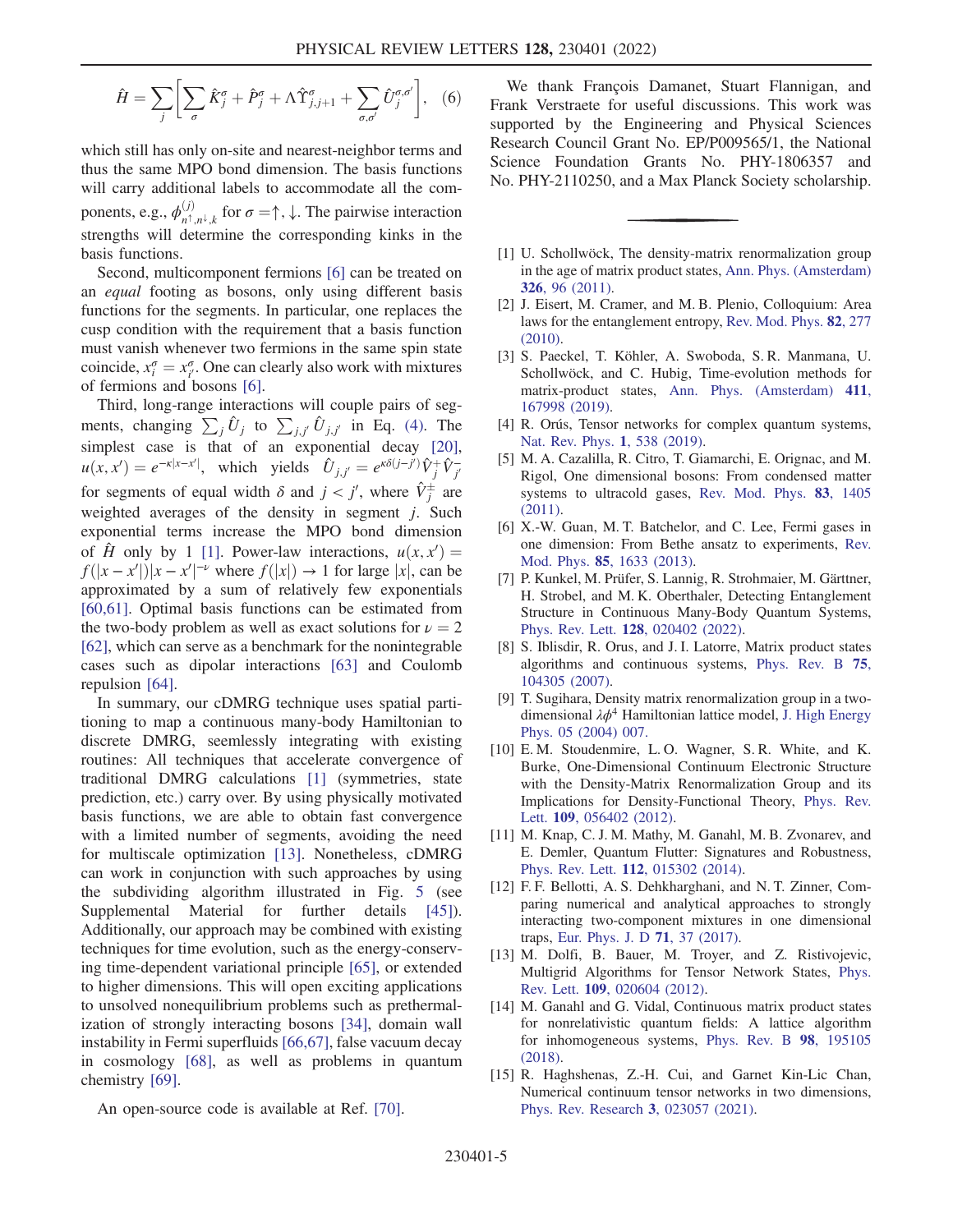- <span id="page-5-0"></span>[16] U. Schollwöck, Progress in density matrix renormalization: What quantum information is teaching us, [J. Magn. Magn.](https://doi.org/10.1016/j.jmmm.2006.10.415) Mater. 310[, 1394 \(2007\).](https://doi.org/10.1016/j.jmmm.2006.10.415)
- <span id="page-5-1"></span>[17] F. Verstraete and J. I. Cirac, Continuous Matrix Product States for Quantum Fields, [Phys. Rev. Lett.](https://doi.org/10.1103/PhysRevLett.104.190405) 104, 190405 [\(2010\).](https://doi.org/10.1103/PhysRevLett.104.190405)
- <span id="page-5-2"></span>[18] D. Draxler, J. Haegeman, T. J. Osborne, V. Stojevic, L. Vanderstraeten, and F. Verstraete, Particles, Holes, and Solitons: A Matrix Product State Approach, [Phys. Rev.](https://doi.org/10.1103/PhysRevLett.111.020402) Lett. 111[, 020402 \(2013\)](https://doi.org/10.1103/PhysRevLett.111.020402).
- [19] V. Stojevic, J. Haegeman, I. P. McCulloch, L. Tagliacozzo, and F. Verstraete, Conformal data from finite entanglement scaling, Phys. Rev. B 91[, 035120 \(2015\)](https://doi.org/10.1103/PhysRevB.91.035120).
- <span id="page-5-32"></span>[20] J. Rincón, M. Ganahl, and G. Vidal, Lieb-Liniger model with exponentially decaying interactions: A continuous matrix product state study, [Phys. Rev. B](https://doi.org/10.1103/PhysRevB.92.115107) 92, 115107 [\(2015\).](https://doi.org/10.1103/PhysRevB.92.115107)
- [21] S. S. Chung and C. J. Bolech, Multiple phase separation in one-dimensional mixtures of mass-and populationimbalanced attractive Fermi gases, [Phys. Rev. A](https://doi.org/10.1103/PhysRevA.96.023609) 96, [023609 \(2017\).](https://doi.org/10.1103/PhysRevA.96.023609)
- <span id="page-5-3"></span>[22] D. Draxler, J. Haegeman, F. Verstraete, and M. Rizzi, Continuous matrix product states with periodic boundary conditions and an application to atomtronics, [Phys. Rev. B](https://doi.org/10.1103/PhysRevB.95.045145) 95[, 045145 \(2017\).](https://doi.org/10.1103/PhysRevB.95.045145)
- <span id="page-5-4"></span>[23] M. Ganahl, Continuous matrix product states for inhomogeneous quantum field theories: A basis-spline approach, [arXiv:1712.01260.](https://arXiv.org/abs/1712.01260)
- <span id="page-5-5"></span>[24] B. Tuybens, J. De Nardis, J. Haegeman, and F. Verstraete, Variational Optimization of Continuous Matrix Product States, Phys. Rev. Lett. 128[, 020501 \(2022\).](https://doi.org/10.1103/PhysRevLett.128.020501)
- <span id="page-5-6"></span>[25] J. Haegeman, J. I. Cirac, T. J. Osborne, and F. Verstraete, Calculus of continuous matrix product states, [Phys. Rev. B](https://doi.org/10.1103/PhysRevB.88.085118) 88[, 085118 \(2013\).](https://doi.org/10.1103/PhysRevB.88.085118)
- <span id="page-5-7"></span>[26] J. Haegeman, D. Draxler, V. Stojevic, J. I. Cirac, T. J. Osborne, and F. Verstraete, Quantum Gross-Pitaevskii equation, [SciPost Phys.](https://doi.org/10.21468/SciPostPhys.3.1.006) 3, 006 (2017).
- <span id="page-5-8"></span>[27] I. Maruyama and H. Katsura, Continuous matrix product ansatz for the one-dimensional Bose gas with point interaction, [J. Phys. Soc. Jpn.](https://doi.org/10.1143/JPSJ.79.073002) 79, 073002 (2010).
- <span id="page-5-9"></span>[28] M. Fishman, S. R. White, and E. M. Stoudenmire, The ITensor software library for tensor network calculations, [arXiv:2007.14822.](https://arXiv.org/abs/2007.14822)
- <span id="page-5-10"></span>[29] G. Carleo and M. Troyer, Solving the quantum many-body problem with artificial neural networks, [Science](https://doi.org/10.1126/science.aag2302) 355, 602 [\(2017\).](https://doi.org/10.1126/science.aag2302)
- <span id="page-5-12"></span><span id="page-5-11"></span>[30] I. P. McCulloch, From density-matrix renormalization group to matrix product states, [J. Stat. Mech. \(2007\) P10014.](https://doi.org/10.1088/1742-5468/2007/10/P10014)
- [31] E. H. Lieb and W. Liniger, Exact analysis of an interacting Bose gas. I. The general solution and the ground state, [Phys.](https://doi.org/10.1103/PhysRev.130.1605) Rev. 130[, 1605 \(1963\)](https://doi.org/10.1103/PhysRev.130.1605).
- <span id="page-5-13"></span>[32] T. Kinoshita, T. Wenger, and D. S. Weiss, Observation of a one-dimensional Tonks-Girardeau gas, [Science](https://doi.org/10.1126/science.1100700) 305, 1125 [\(2004\).](https://doi.org/10.1126/science.1100700)
- <span id="page-5-15"></span><span id="page-5-14"></span>[33] T. Kinoshita, T. Wenger, and D. S. Weiss, A quantum Newton's cradle, [Nature \(London\)](https://doi.org/10.1038/nature04693) 440, 900 (2006).
- [34] C. Eigen, J. A. P. Glidden, R. Lopes, E. A. Cornell, R. P. Smith, and Z. Hadzibabic, Universal prethermal dynamics of Bose gases quenched to unitarity, [Nature \(London\)](https://doi.org/10.1038/s41586-018-0674-1) 563, [221 \(2018\)](https://doi.org/10.1038/s41586-018-0674-1).
- <span id="page-5-16"></span>[35] J. J. P. Van Es, P. Wicke, A. H. Van Amerongen, C. Rétif, S. Whitlock, and N. J. Van Druten, Box traps on an atom chip for one-dimensional quantum gases, [J. Phys. B](https://doi.org/10.1088/0953-4075/43/15/155002) 43, 155002 [\(2010\).](https://doi.org/10.1088/0953-4075/43/15/155002)
- <span id="page-5-17"></span>[36] M. Tajik, B. Rauer, T. Schweigler, F. Cataldini, J. Sabino, F. S. Møller, S.-C. Ji, I. E. Mazets, and J. Schmiedmayer, Designing arbitrary one-dimensional potentials on an atom chip, Opt. Express 27[, 33474 \(2019\)](https://doi.org/10.1364/OE.27.033474).
- <span id="page-5-18"></span>[37] M. Gaudin, Boundary energy of a Bose gas in one dimension, [Phys. Rev. A](https://doi.org/10.1103/PhysRevA.4.386) 4, 386 (1971).
- <span id="page-5-26"></span>[38] M. T. Batchelor, X.-W. Guan, N. Oelkers, and C. Lee, The 1D interacting Bose gas in a hard wall box, [J. Phys. A](https://doi.org/10.1088/0305-4470/38/36/001) 38, [7787 \(2005\)](https://doi.org/10.1088/0305-4470/38/36/001).
- <span id="page-5-19"></span>[39] Y. Hao, Y. Zhang, J. Q. Liang, and S. Chen, Ground-state properties of one-dimensional ultracold Bose gases in a hard-wall trap, Phys. Rev. A 73[, 063617 \(2006\)](https://doi.org/10.1103/PhysRevA.73.063617).
- <span id="page-5-20"></span>[40] L. D. Carr, C. W. Clark, and W. P. Reinhardt, Stationary solutions of the one-dimensional nonlinear Schrödinger equation. I. Case of repulsive nonlinearity, [Phys. Rev. A](https://doi.org/10.1103/PhysRevA.62.063610) 62[, 063610 \(2000\).](https://doi.org/10.1103/PhysRevA.62.063610)
- <span id="page-5-21"></span>[41] P. J. Forrester, N. E. Frankel, T. M. Garoni, and N. S. Witte, Painlevé transcendent evaluations of finite system density matrices for 1d impenetrable bosons, [Commun. Math. Phys.](https://doi.org/10.1007/s00220-003-0851-3) 238[, 257 \(2003\)](https://doi.org/10.1007/s00220-003-0851-3).
- <span id="page-5-22"></span>[42] M. A. Cazalilla, Bosonizing one-dimensional cold atomic gases, J. Phys. B 37[, S1 \(2004\).](https://doi.org/10.1088/0953-4075/37/7/051)
- <span id="page-5-23"></span>[43] W. Xu and M. Rigol, Universal scaling of density and momentum distributions in Lieb-Liniger gases, [Phys. Rev.](https://doi.org/10.1103/PhysRevA.92.063623) A 92[, 063623 \(2015\)](https://doi.org/10.1103/PhysRevA.92.063623).
- <span id="page-5-24"></span>[44] C. Kollath, U. Schollwöck, J. von Delft, and W. Zwerger, One-dimensional density waves of ultracold bosons in an optical lattice, Phys. Rev. A 71[, 053606 \(2005\).](https://doi.org/10.1103/PhysRevA.71.053606)
- <span id="page-5-25"></span>[45] See Supplemental Material at [http://link.aps.org/](http://link.aps.org/supplemental/10.1103/PhysRevLett.128.230401) [supplemental/10.1103/PhysRevLett.128.230401](http://link.aps.org/supplemental/10.1103/PhysRevLett.128.230401), which includes Ref. [46], for a derivation of the partitioned Hamiltonian, generation and splitting of basis states, matrix elements of local operators, details of simulation parameters, convergence of single-particle correlations, numerical strategies, and analysis of approximate models in different limits.
- [46] S. Zhang and J. Jin, Computation of Special Functions (Wiley, New York, 1996).
- <span id="page-5-27"></span>[47] M. Olshanii and V. Dunjko, Short-Distance Correlation Properties of the Lieb-Liniger System and Momentum Distributions of Trapped One-Dimensional Atomic Gases, Phys. Rev. Lett. 91[, 090401 \(2003\)](https://doi.org/10.1103/PhysRevLett.91.090401).
- <span id="page-5-28"></span>[48] P. Calabrese, M. Mintchev, and E. Vicari, Entanglement Entropy of One-Dimensional Gases, [Phys. Rev. Lett.](https://doi.org/10.1103/PhysRevLett.107.020601) 107, [020601 \(2011\).](https://doi.org/10.1103/PhysRevLett.107.020601)
- [49] C.M. Herdman, P.-N. Roy, R.G. Melko, and A. Del Maestro, Spatial entanglement entropy in the ground state of the Lieb-Liniger model, Phys. Rev. B 94[, 064524 \(2016\).](https://doi.org/10.1103/PhysRevB.94.064524)
- <span id="page-5-30"></span><span id="page-5-29"></span>[50] C. Simon, Natural entanglement in Bose-Einstein condensates, Phys. Rev. A 66[, 052323 \(2002\)](https://doi.org/10.1103/PhysRevA.66.052323).
- [51] F. Pollmann, S. Mukerjee, A. M. Turner, and J. E. Moore, Theory of Finite-Entanglement Scaling at One-Dimensional Quantum Critical Points, Phys. Rev. Lett. 102[, 255701 \(2009\).](https://doi.org/10.1103/PhysRevLett.102.255701)
- <span id="page-5-31"></span>[52] M. Girardeau, Relationship between systems of impenetrable bosons and fermions in one dimension, [J. Math.](https://doi.org/10.1063/1.1703687) Phys. (N.Y.) 1[, 516 \(1960\).](https://doi.org/10.1063/1.1703687)